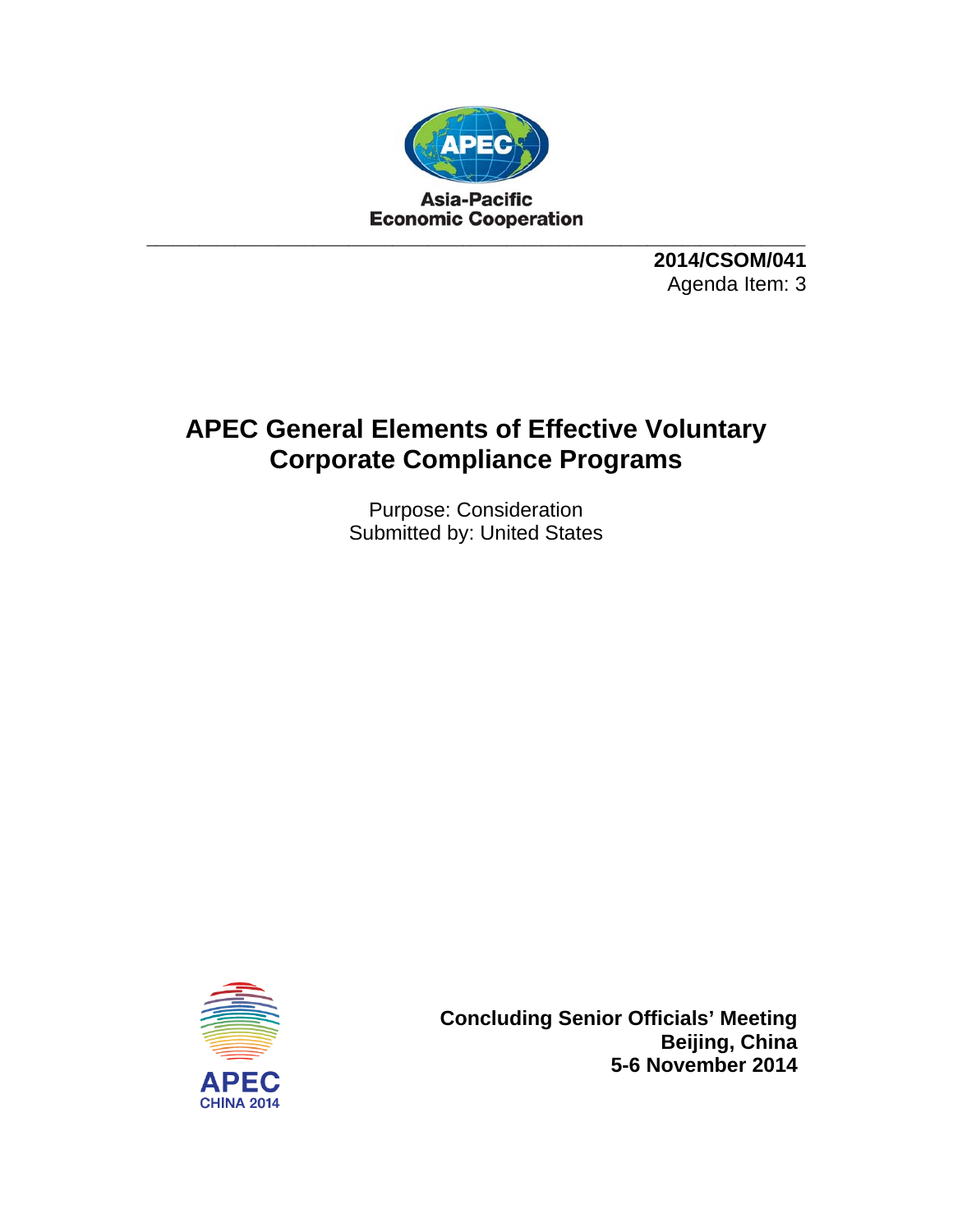## **APEC General Elements of Effective Voluntary Corporate Compliance Programs**

*APEC Member Economies have contributed positively to the fight against corruption through leadership in adopting the APEC Anti-corruption Code of Conduct for Business, Business Integrity and Transparency Principles for the Private Sector.* 

*APEC Foreign, Trade and SME Ministers have endorsed three sets of APEC principles for voluntary codes of ethics in sectors where SMEs are the major stakeholders with a view towards their adoption across APEC economies. Corruption imposes a significant market access barrier and high costs for SMEs, which can be disproportionately impacted by bribery and solicitation, resulting in a net drain on economic growth for APEC Member Economies.* 

*Recognizing their crucial role as strong partners in fighting corruption, including bribery in international business, APEC Member Economies encourage enterprises to adopt and enforce effective and comprehensive corporate compliance programs (hereafter, compliance programs). With a view to providing more guidance on such programs in addition to the resources mentioned above, APEC Member Economies recommend that enterprises consider the following general elements of effective voluntary compliance programs in developing or complementing their own compliance programs.* 

*The measures listed in this document are suggested general elements for developing or enhancing an effective compliance program. Emphasis on specific elements will vary from one enterprise to another depending on the particular risks engendered by the enterprise's business. An enterprise should consider seeking the advice of legal counsel or other qualified compliance professionals to learn more about what kind of corporate compliance program is most appropriate for its business.* 

Introduction. An effective compliance program is one that is developed and implemented in good faith and that ultimately yields intended results: detection, deterrence, and education. A program that is well-designed and implemented effectively will likely ensure that an enterprise maintains its value, assets, integrity and good reputation. However, it is important to note that there is no one program that will work for every enterprise. The extent of an enterprise's compliance program will depend on it size, legal structure, geographical and industrial sector of operation, and most importantly the nature of the risks that it faces. The program should be consistent with all laws relevant to countering corruption, including bribery, in the jurisdictions in which the enterprise operates. As the enterprise's liability extends to the acts of foreign and domestic subsidiaries it controls, so should the compliance program. Finally, no matter how well-designed a program is on paper, if it is not applied in practice on a consistent basis with the strong support of all levels of management, it will not be effective.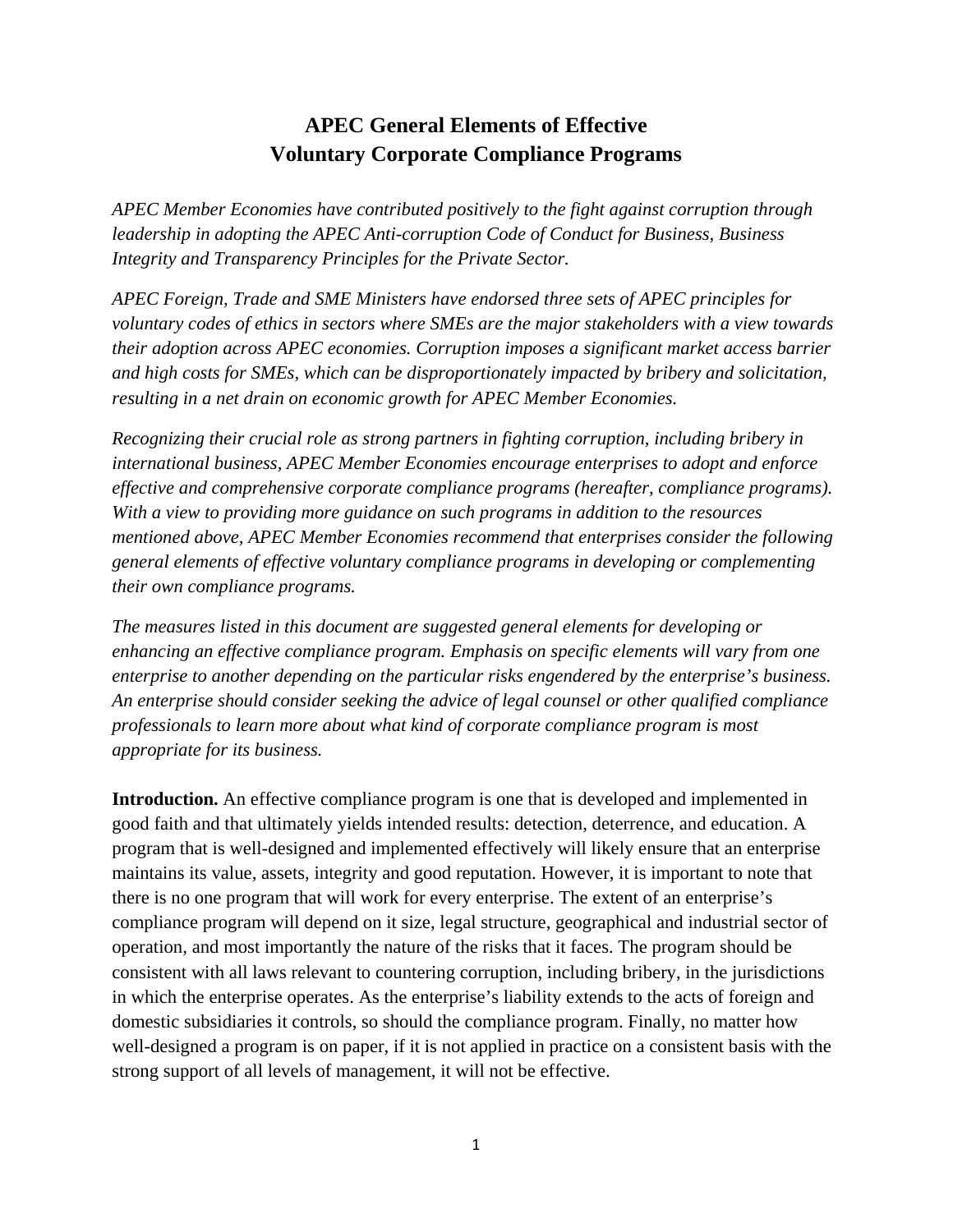The following elements reflect the *APEC Anti-corruption Code of Conduct for Business, Business Integrity and Transparency Principles for the Private Sector*, referenced above, and expand upon them with a practical discussion of elements of a compliance program that supports those principles.

**Conduct a risk assessment.** An effective compliance program for detecting and deterring corruption should be crafted upon the basis of a risk assessment taking into account the enterprise's individual circumstances, including bribery and other corruption risks.

- An enterprise should conduct ongoing monitoring of its risks to assess whether changes are needed to adapt the compliance program so that it remains effective and efficient. Examples of risk factors to consider include:
	- o the place of operation,
	- o the industry sector,
	- o the business opportunity,
	- o potential business partners,
	- o the extent of government regulation and oversight, including the exposure to customs and immigration in conducting international business, and other points of interaction with government officials.
- Enterprises need to allocate their resources to adequately address their highest risk areas. Ultimately, more resources should be allocated to the riskiest aspects of the business.
	- o For example, experience has shown that when analyzing risks, it is prudent for enterprises to focus on large government bids and suspicious payments or discounts to third party agents.
	- o However, not all third parties pose the same risks, so doing the same amount of due diligence on them all does not make sense.
	- o Similarly, while still important to undertake due diligence, relatively routine and low level expenses on entertainment and gift giving may pose less risk and require the allocation of fewer resources.

**Full support and participation of management**. It is crucial that all of the elements of the compliance program receive the full support and participation of senior management and all layers of management throughout a company. Full management adherence and support of the program illustrates a commitment to a culture of compliance throughout the enterprise.

- The corporate compliance program must apply and be enforced at all levels within the company, with continual efforts to ensure awareness among all employees.
- Senior management must take efforts to combat corruption seriously, setting the tone at the top for employees to follow. If an enterprise's senior management does not comply with the program, neither will its employees.

**Establish and adhere to a written corporate code of conduct**. Corporate directors, officers, employees, and agents put themselves and the enterprise at risk of incurring criminal, civil, or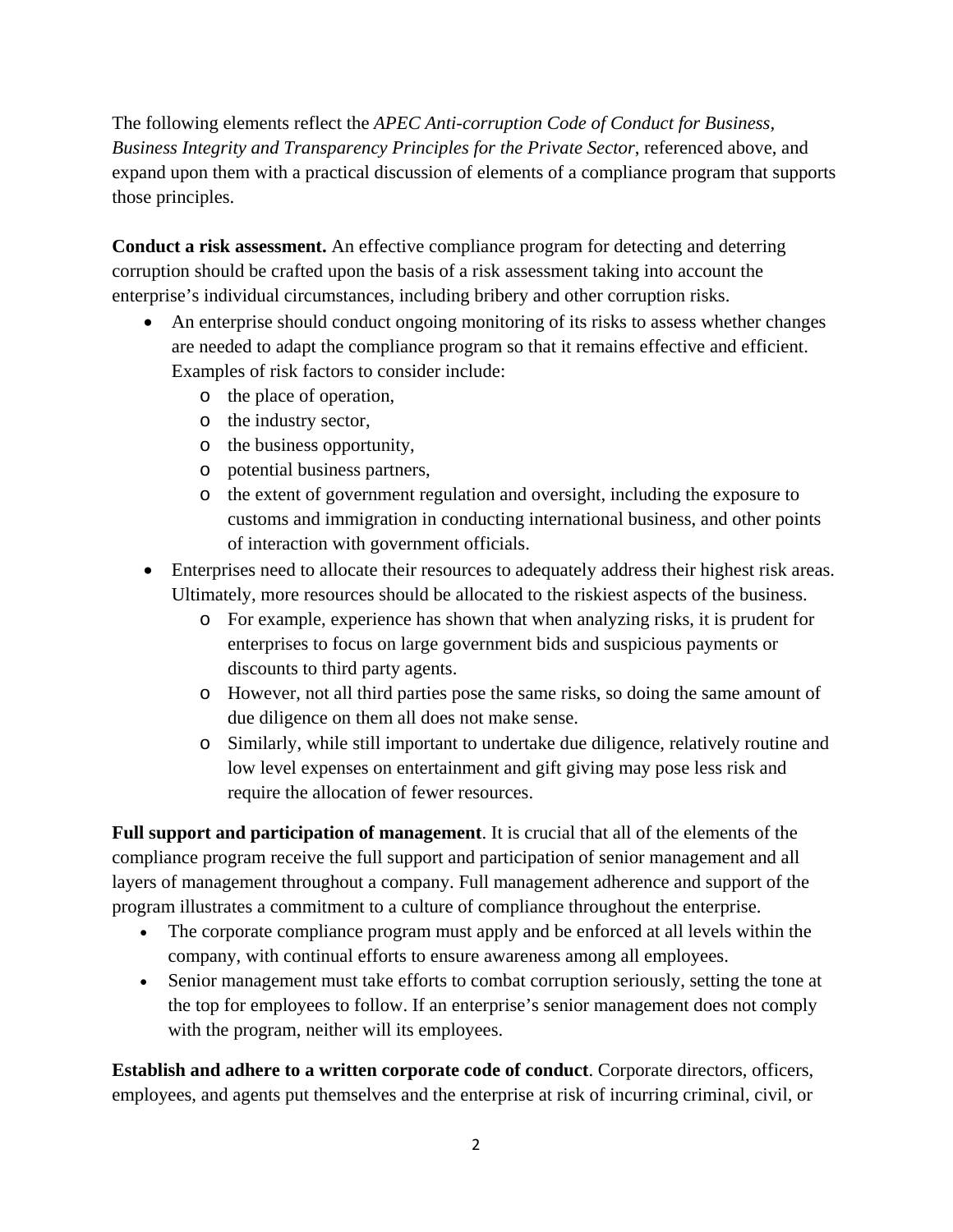administrative liability when they do not adhere to domestic and foreign anticorruption and bribery laws.

- A corporate code of conduct generally consists of a clearly written set of legal and ethical guidelines accessible to and understandable by all employees and those conducting business on the enterprise's behalf.
- A comprehensive and clearly articulated code of conduct and a clearly articulated policy against corruption -- as well as clear policies and procedures relative to seeking guidance and making disclosures -- may reduce the likelihood of actionable misconduct by employees and third parties.
- Among the areas of concern that a code of conduct should address are the nature and extent of transactions with foreign governments, including payments and facilitating payments to foreign officials and related third parties; use of third party agents; gifts, travel, and entertainment expenses; and charitable and political donations.
- Bearing in mind that an enterprise can be held responsible for the acts of its employees, it is important that it distribute its code of conduct to everyone in the enterprise and, if appropriate, translate it into local languages where it operates abroad.
- An enterprise should also consider whether it should distribute its code of conduct to its business partners and agents, including intermediaries, consultants, representatives, distributors, contractors and suppliers, consortia, and joint venture partners. An enterprise may also wish to include in its code of conduct specific compliance measures and expectations for such business partners and agents.
- Finally, developing a code of conduct should be just an initial step in the compliance process, and not the final act. The code must be effectively and continuously implemented and enforced at all times. The enterprise should make clear that compliance is mandatory and that no employee will suffer demotion, penalty, or other adverse consequences for refusing to pay bribes even if it may result in the enterprise losing business.

**Establish an organizational compliance structure**. A compliance program may be run by one person or a team of compliance or ethics officers, depending on the size of the enterprise.

- Implementation of and responsibility for a corporate compliance program by senior management in the enterprise can be vital for ensuring accountability. One or more senior corporate officers (depending on the size of the company), with an adequate level of autonomy from management, resources, and authority, should oversee the compliance program.
- Oversight of compliance programs must include the authority to report matters directly to independent monitoring bodies, such as internal Audit Committees of Boards of Directors or supervisory boards (or their equivalent, depending on the size of the company).
- It is important that an enterprise devote adequate staffing and resources to the compliance program given the size, structure, and risks that the enterprise may be facing.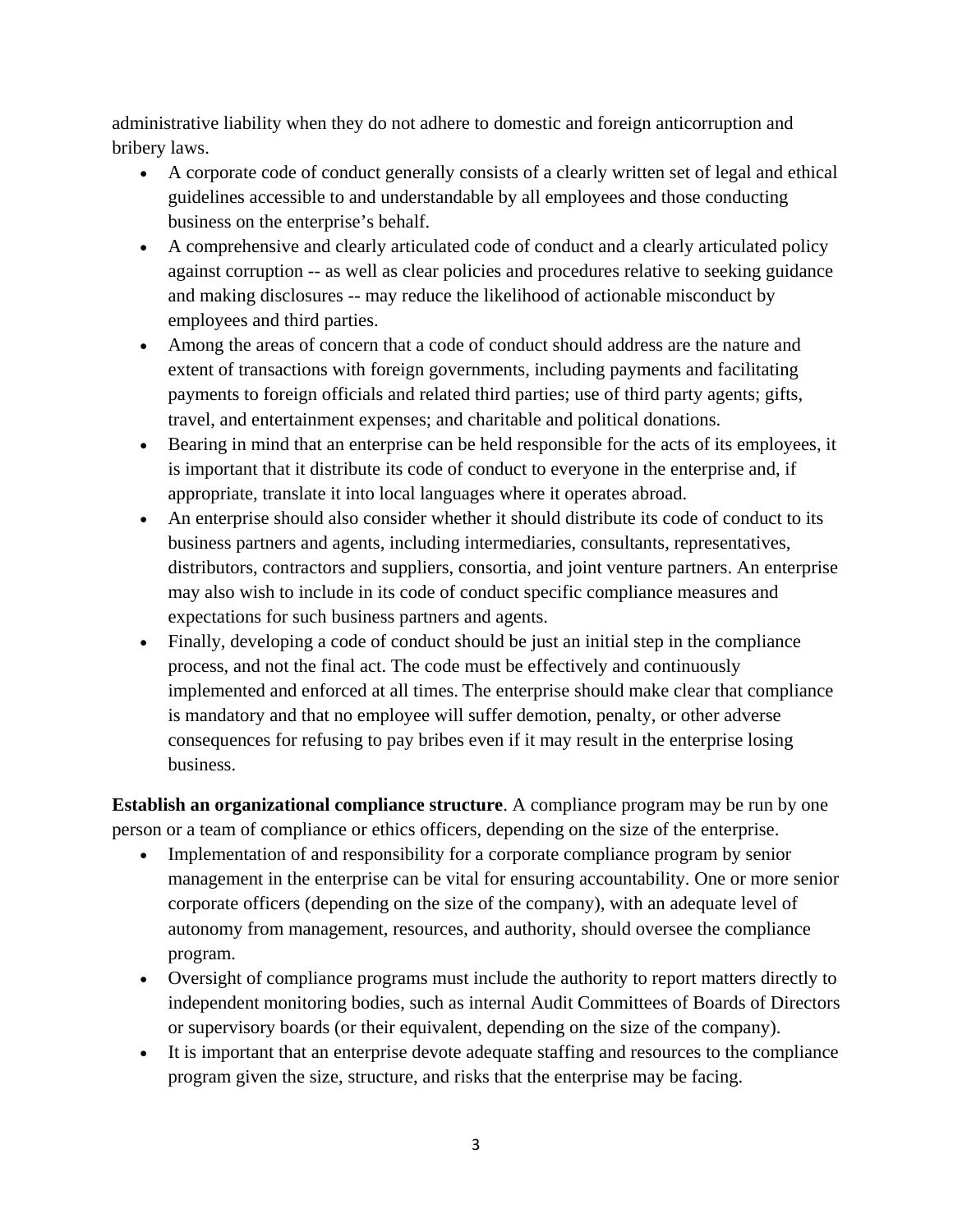- Corporate compliance officers and committees can play key roles in drafting codes of conduct and educating and training employees, and, where appropriate, other business partners, on compliance procedures. Compliance committee members may include senior vice presidents for marketing and sales, auditing, operations, human resources, and other key offices.
- Past experience has shown that empowering compliance officers with access to senior members of management and with the capacity to influence overall company policy on integrity issues can be of utmost importance.

**Provide anticorruption training, education seminars, and continued guidance**. The overall success of a compliance program depends on promoting legal and ethics training and certification at every level of the company and, where appropriate, to business partners.

- Regular ethics and compliance training programs should be held for all employees, including Board members, senior management officials, and agents. More specific legal and ethical training may be necessary for employees in high-risk areas. Where appropriate, an enterprise should also consider providing such training to its contractors and suppliers.
- Compliance programs should educate employees at all levels of the enterprise about applicable anticorruption and bribery laws, both domestic and foreign.
- Training and related materials need to be tailored to the recipient audience, including in the local language. Enterprises should consider focusing training programs so that they reflect the types of risks faced by the business and incorporate situations that employees may come across depending on their jobs.
- Training materials which are interactive, easily accessible, and cost effective can help build employee support for a compliance program. This can include web-based as well as in-person training.
- Training activities must be assessed periodically for effectiveness and revised to address evolving risks employees may encounter.
- Most importantly, the discussion of and concern for compliance issues should not be limited to training classes and the compliance team: compliance should be stressed as an integral part of the enterprise's culture and way of doing business.

**Undertake documented, risk-based, due diligence**. Conducting prompt and thorough due diligence reviews that are documented and risk-based is vital for ensuring that a compliance program is efficient and effective. Due diligence reviews are also important for preventing potential harm to the enterprise's reputation.

- Self-monitoring, periodic internal audits, and reports to the Board of Directors (or equivalent, depending on the size of the enterprise) are all good tools for ensuring adherence to the compliance program.
- A compliance program's due diligence should also extend to third parties, such as agents and other business partners including intermediaries, consultants, representatives,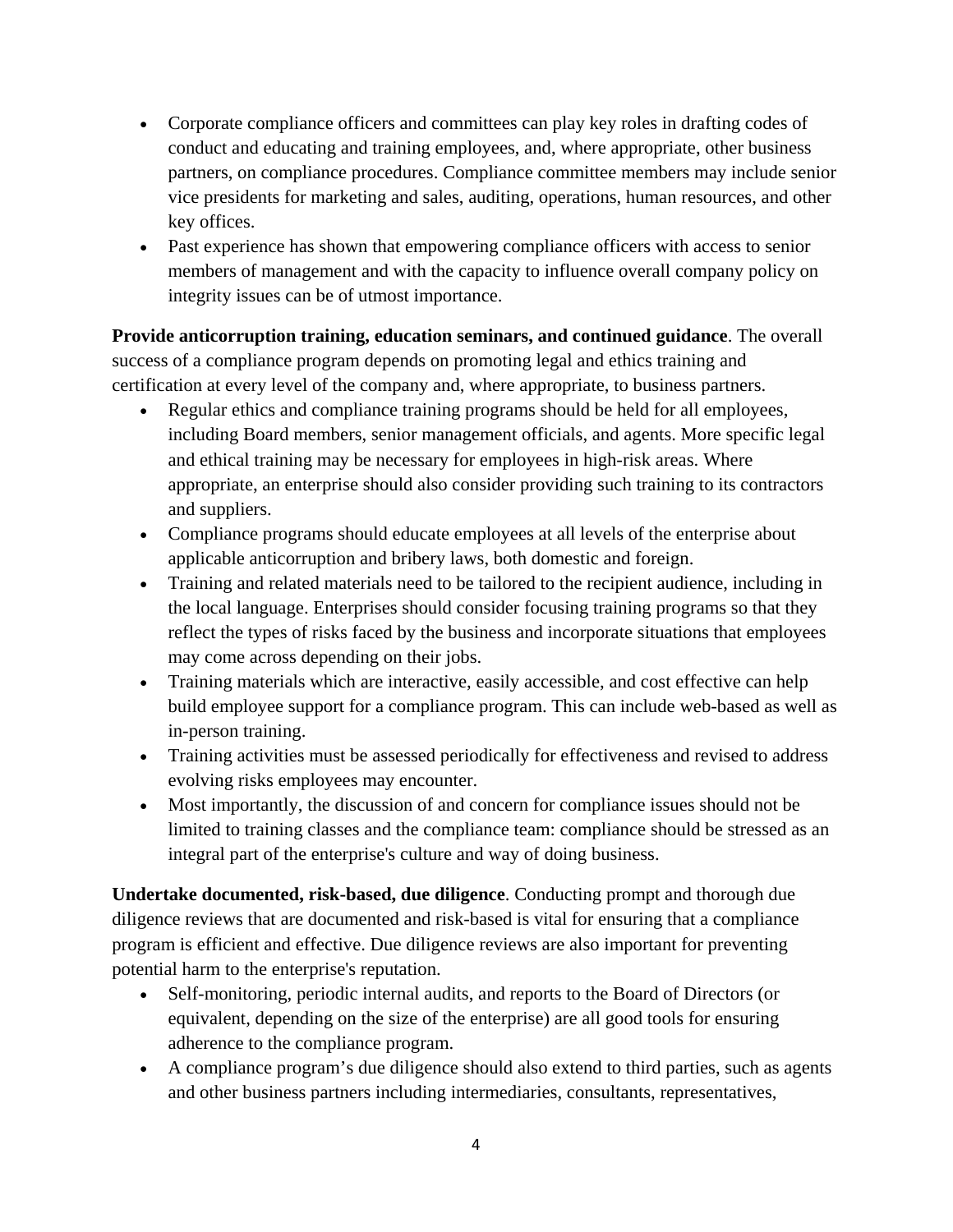distributors, contractors and suppliers, consortia, and joint venture partners, depending on their risk factors. As noted above, not all agents and business partners will pose the same risks and merit the same levels of scrutiny. From vetting new hires, agents, or business partners to assessing risks in international business dealings (e.g., mergers and acquisitions, including both pre- and post-acquisition due diligence, or joint ventures), and providing regular monitoring and oversight, due diligence reviews can uncover questionable conduct and limit liability.

- Enterprises should take into account the qualifications of and relationships with third parties, particularly in their business and personal relationships with government officials.
	- o An enterprise should consider the need and the role of the third party and set forth contractually the services the third party will perform. Assessments of this nature not only reduce compliance risks, but also help to ensure that there truly is a business need to engage a third party.
	- o Enterprises should ensure that the work the third party is doing is well documented and that the third party's compensation is commensurate with the services provided, taking into account what is typical compensation for third parties in the industry and the place where services are rendered.
	- o In addition, enterprises should consistently monitor their relationships with third parties, including by updating due diligence, exercising audit rights, and providing training and requiring certifications by the third party.
	- o An enterprise should ensure that its third party business partners receive information about its compliance program, and also seek reciprocal commitments from third parties through certifications or other means.

**Auditing and internal accounting controls**. Auditing and monitoring of systems of internal accounting controls contribute toward building an effective compliance program by the early detection of inaccuracies and misconduct (e.g., bribery, fraud, or other corporate malfeasance).

- Enterprises should have a system of financial and accounting procedures, including a system of internal controls, designed to ensure the maintenance of fair and accurate books, records, and accounts, to make certain that they cannot be used for the purpose of bribery or hiding such bribery or other corruption.
- Enterprises should have a clear and concise accounting policy that prohibits off-thebooks accounts or inadequately identified transactions.
- Enterprises should monitor their accounts for inaccuracies and for ambiguous or deceptive bookkeeping entries that may disguise illegal bribery or other corrupt payments made by, or on behalf of, an enterprise.

**Compliance mechanisms and Reporting**. Enforcement of an enterprise's code of conduct is critical. Compliance officers should be accessible so that employees will feel comfortable discussing any of their compliance questions or concerns.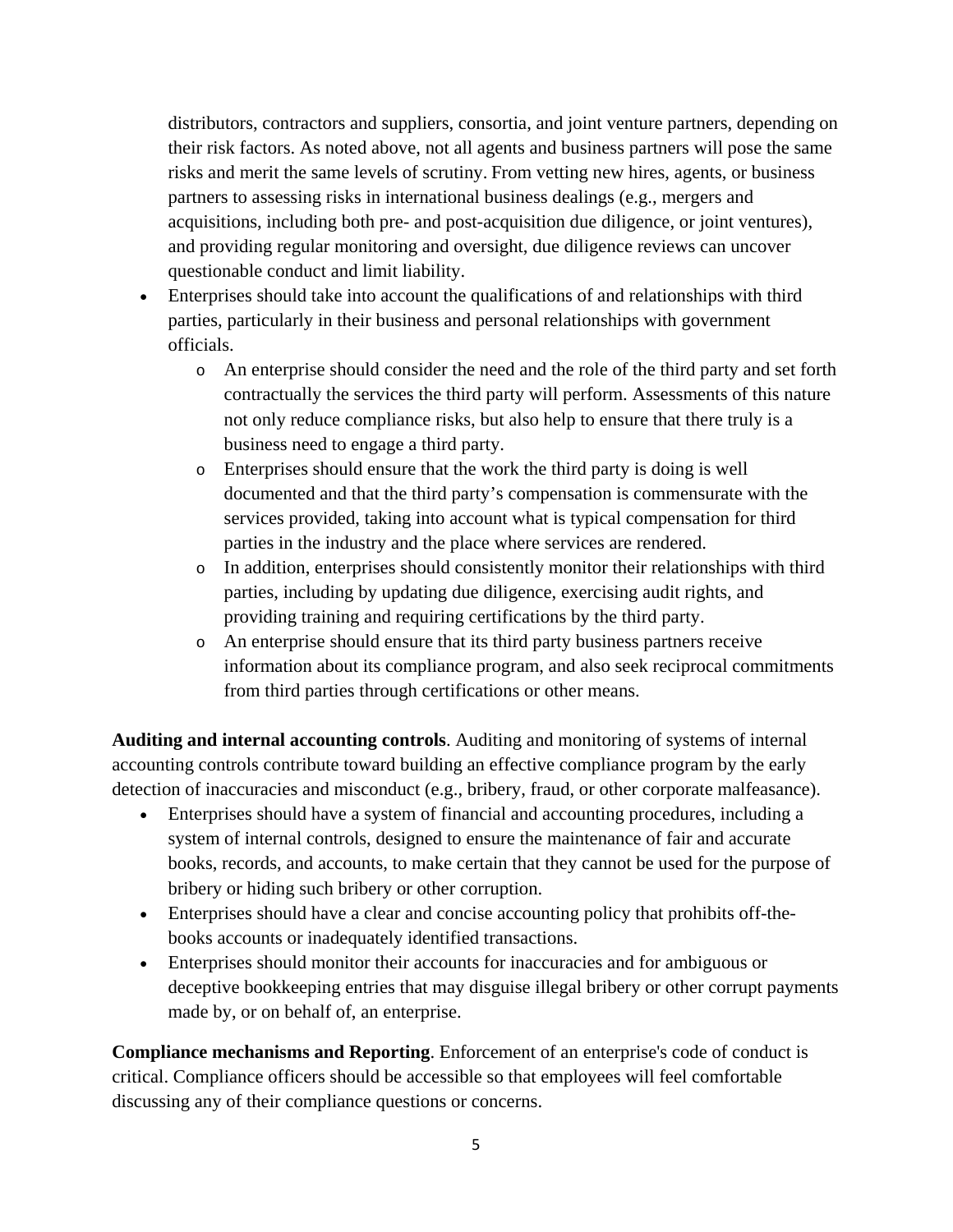- Creating secure and accessible reporting mechanisms with adequate policies on confidentiality and non-retaliation as well as other safeguards related to reporting is extremely important. Whistleblowing protections, including independent management of reporting programs and ensuring the possibility of anonymous reporting, suggestion boxes, or "Helplines" facilitate detection and reporting of questionable conduct.
- Enterprises should take whistleblower reporting seriously and take action, including where appropriate reporting to competent authorities, in response to reports from internal or external whistleblowers.
- An enterprise should also ensure that it has open channels of communication for suggestions to improve its compliance program and conduct appropriate follow up. The enterprise should consider publishing its program so that all stakeholders are aware of it.
- Enterprises should also ensure that they provide mechanisms for timely and appropriate guidance and feedback to employees and agents on how to cope with and resolve difficult and sometimes urgent situations. Such counseling not only protects the employee or agent, it also protects the enterprise.

**Incentives.** An enterprise should ensure that it provides incentives for compliance to encourage and provide positive support for employees who adhere to and uphold the program against corruption, including bribery, at all levels of the company.

• Incentives can be provided at many levels and in varying ways: recruitment of employees who share the values of the enterprise, promotions and pay increases for employees who uphold the program, recognition for fulfilling training requirements and certifications, including in performance evaluations, and other forms of positive recognition and awards for those who are dedicated to compliance

**Discipline**. An enterprise should ensure that all employees at every level understand that failure to comply with its compliance policy and procedures and anticorruption laws will result in disciplinary action, ranging from minor sanctions to more severe punishment, for example, where consistent with applicable law, publicizing disciplinary actions internally, to termination of employment where appropriate.

- An enterprise must have appropriate and clear disciplinary procedures; it must apply them fairly, consistently and promptly across the enterprise; and discipline must be proportionate with the violation.
- In instances of non-compliance, an enterprise should take the necessary preventive steps to ensure that the questionable conduct does not recur in the future.

**Periodic Review and Testing.** As the enterprise's business develops and changes, so must the compliance program. An enterprise's compliance program must be consistently reviewed, updated and improved, to ensure that it is effective and continuously addresses the evolving risks the enterprise may encounter.